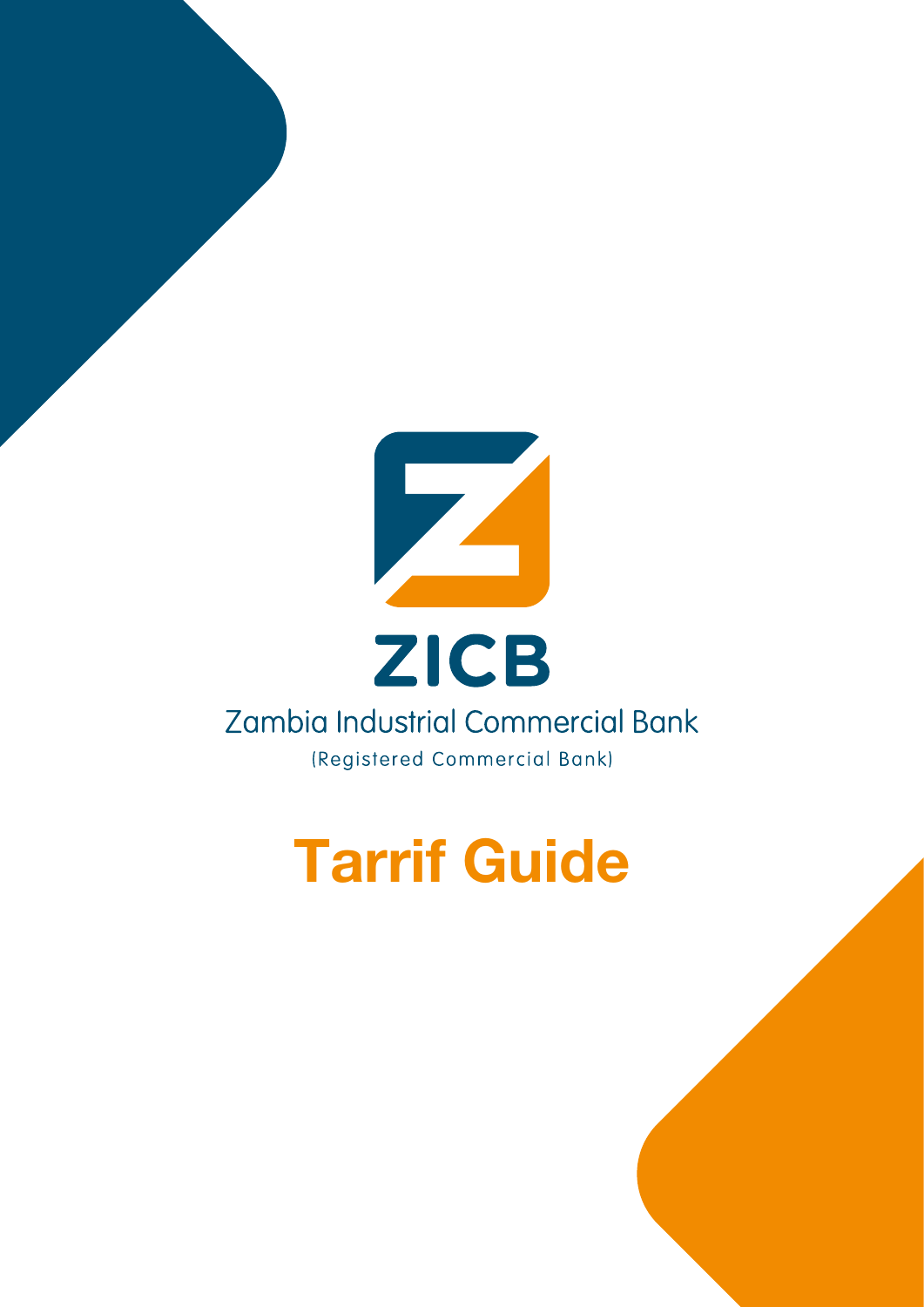

I

| <b>Cool Save</b>                                      |                                                               |  |
|-------------------------------------------------------|---------------------------------------------------------------|--|
| <b>Minimum Balance</b>                                | ZMW100.00                                                     |  |
| <b>Monthly Fee</b>                                    | N/A                                                           |  |
| Amounts to waiver Monthly fee                         | Nil                                                           |  |
| Cash withdrawal over the counter<br>(below ZMW25,000) | Free if once per month, thereafter<br>ZMW75.00 per withdrawal |  |
| Cash withdrawal over the counter<br>(Above ATM Limit) | Free if once per month,<br>thereafter ZMW20.00 penalty        |  |

| <b>ZICB Savings Personal</b>  |           |
|-------------------------------|-----------|
| Minimum Balance               | ZMW100.00 |
| Monthly Fee                   | Nil       |
| Amounts to waiver Monthly fee | Nil       |
|                               |           |

| <b>Alliounts to waiver Molitiny ree</b> | n                                  |
|-----------------------------------------|------------------------------------|
| Cash withdrawal over the counter        | Free if once per month, thereafter |
| within ATM limit (ZMW25,000)            | ZMW75.00 per withdrawal            |
| Cash withdrawal over the counter        | Free if once per month,            |
| (Above ATM Limit)                       | thereafter ZMW20.00 penalty        |

| <b>Easy Kwacha Account</b>                                       |             |
|------------------------------------------------------------------|-------------|
| Minimum Balance                                                  | Nil         |
| <b>Monthly Fee</b>                                               | ZMW35.00    |
| Amounts to waiver Monthly fee                                    | ZMW5,000.00 |
| Cash withdrawal over the counter<br>within ATM limit (ZMW25,000) | ZMW75.00    |
| Cash withdrawal over the counter<br>(Above ATM Limit)            | Free        |

#### Nkwazi Gold Account

| <b>Minimum Balance</b>                                           | Nil          |
|------------------------------------------------------------------|--------------|
| <b>Monthly Fee</b>                                               | ZMW60.00     |
| Amounts to waiver Monthly fee                                    | ZMW15,000.00 |
| Cash withdrawal over the counter<br>within ATM limit (ZMW25,000) | ZMW75.00     |
| Cash withdrawal over the counter<br>(Above ATM Limit)            | Free         |

#### Mukula Platinum Account

| <b>Minimum Balance</b>                                           | Nil          |
|------------------------------------------------------------------|--------------|
| <b>Monthly Fee</b>                                               | ZMW100.00    |
| Amounts to waiver Monthly fee                                    | ZMW30.000.00 |
| Cash withdrawal over the counter<br>within ATM limit (ZMW25,000) | ZMW75.00     |
| Cash withdrawal over the counter<br>(Above ATM Limit)            | Free         |

| <b>Easy Kwacha Student Account</b>                               |          |  |
|------------------------------------------------------------------|----------|--|
| <b>Minimum Balance</b>                                           | Nil      |  |
| <b>Monthly Fee</b>                                               | Nil      |  |
| Amounts to waiver Monthly fee                                    | Nil      |  |
| Cash withdrawal over the counter<br>within ATM limit (ZMW25,000) | ZMW75.00 |  |

Z

**ZICB** 

| Cash withdrawal over the counter<br>(Above ATM Limit) | Free |
|-------------------------------------------------------|------|
|                                                       |      |

| <b>Easy Kwacha Farmer Account</b>                                |           |  |
|------------------------------------------------------------------|-----------|--|
| Minimum Balance                                                  | ZMW100.00 |  |
| <b>Monthly Fee</b>                                               | Nil       |  |
| Amounts to waiver Monthly fee                                    | Nil       |  |
| Cash withdrawal over the counter<br>within ATM limit (ZMW25,000) | ZMW75.00  |  |
| Cash withdrawal over the counter<br>(Above ATM Limit)            | Free      |  |

| <b>Easy Kwacha Farmer - Light Account</b>                        |           |
|------------------------------------------------------------------|-----------|
| Minimum Balance                                                  | ZMW100.00 |
| <b>Monthly Fee</b>                                               | Nil       |
| Amounts to waiver Monthly fee                                    | Nil       |
| Cash withdrawal over the counter<br>within ATM limit (ZMW25,000) | ZMW75.00  |
| Cash withdrawal over the counter<br>(Above ATM Limit)            | Free      |

| Easy Kwacha Light                                                |          |  |
|------------------------------------------------------------------|----------|--|
| <b>Minimum Balance</b>                                           | Nil      |  |
| <b>Monthly Fee</b>                                               | ZMW10.00 |  |
| Amounts to waiver Monthly fee                                    | Nil      |  |
| Cash withdrawal over the counter<br>within ATM limit (ZMW25,000) | ZMW75.00 |  |
| Cash withdrawal over the counter<br>(Above ATM Limit)            | Free     |  |

| <b>Village Banking Account</b>                                   |          |  |
|------------------------------------------------------------------|----------|--|
| Minimum Balance                                                  | Nil      |  |
| <b>Monthly Fee</b>                                               | Nil      |  |
| Amounts to waiver Monthly fee                                    | Nil      |  |
| Cash withdrawal over the counter<br>within ATM limit (ZMW25,000) | ZMW75.00 |  |
| Cash withdrawal over the counter<br>(Above ATM Limit)            | Free     |  |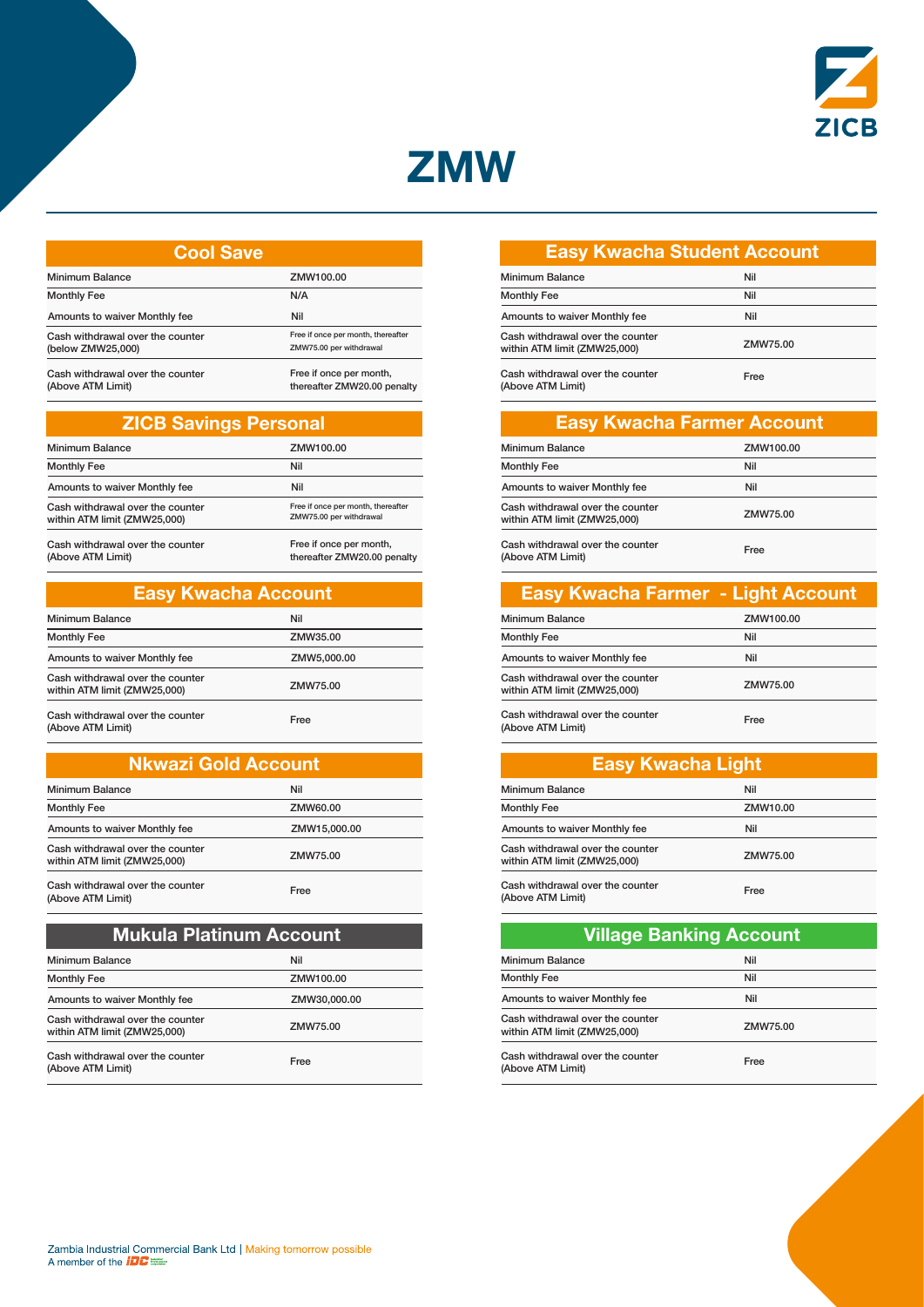



| <b>Islamic Based Personal Account</b>                            |              |
|------------------------------------------------------------------|--------------|
| <b>Minimum Balance</b>                                           | ZMW1000.00   |
| <b>Monthly Fee</b>                                               | ZMW80.00     |
| Amounts to waiver Monthly fee                                    | ZMW30.000.00 |
| Cash withdrawal over the counter<br>within ATM limit (ZMW25,000) | ZMW75.00     |
| Cash withdrawal over the counter<br>(Above ATM Limit)            | Free         |

| <b>MSME</b>                                                      |              |  |
|------------------------------------------------------------------|--------------|--|
| <b>Minimum Balance</b>                                           | Nil          |  |
| <b>Monthly Fee</b>                                               | ZMW100.00    |  |
| Amounts to waiver Monthly fee                                    | ZMW10,000.00 |  |
| Cash withdrawal over the counter<br>within ATM limit (ZMW25,000) | ZMW75.00     |  |
| Cash withdrawal over the counter<br>(Above ATM Limit)            | Free         |  |

| <b>Corporate Current Account</b>                                 |                                                          |
|------------------------------------------------------------------|----------------------------------------------------------|
| <b>Minimum Balance</b>                                           | Nil                                                      |
| <b>Monthly Fee</b>                                               | ZMW130.00                                                |
| Amounts to waiver Monthly fee                                    | Nil                                                      |
| Cash withdrawal over the counter<br>within ATM limit (ZMW25,000) | ZMW20.00                                                 |
| Cash withdrawal over the counter<br>(Above ATM Limit)            | ZMW20 - 49,999<br>ZMW50 - FOR EVERY<br>50,000 above that |

### Corporate Call Account

| Nil                                             |
|-------------------------------------------------|
| Nil                                             |
| Nil                                             |
| Nil                                             |
| N/A (Restrict over the<br>counter transactions) |
|                                                 |

| <b>Non Profit Organisation</b>                                   |             |  |
|------------------------------------------------------------------|-------------|--|
| Minimum Balance                                                  | Nil         |  |
| <b>Monthly Fee</b>                                               | ZMW50.00    |  |
| Amounts to waiver Monthly fee                                    | ZMW7,000.00 |  |
| Cash withdrawal over the counter<br>within ATM limit (ZMW25,000) | ZMW10.00    |  |
| Cash withdrawal over the counter<br>(Above ATM Limit)            | ZMW20.00    |  |

### Islamic Based Corporate Account

| <b>Minimum Balance</b>                                           | ZMW1000.00                                               |
|------------------------------------------------------------------|----------------------------------------------------------|
| <b>Monthly Fee</b>                                               | ZMW130.00                                                |
| Amounts to waiver Monthly fee                                    | ZMW50,000.00                                             |
| Cash withdrawal over the counter<br>within ATM limit (ZMW25,000) | ZMW20.00                                                 |
| Cash withdrawal over the counter<br>(Above ATM Limit)            | ZMW20 - 49.999<br>ZMW50 - FOR EVERY<br>50,000 above that |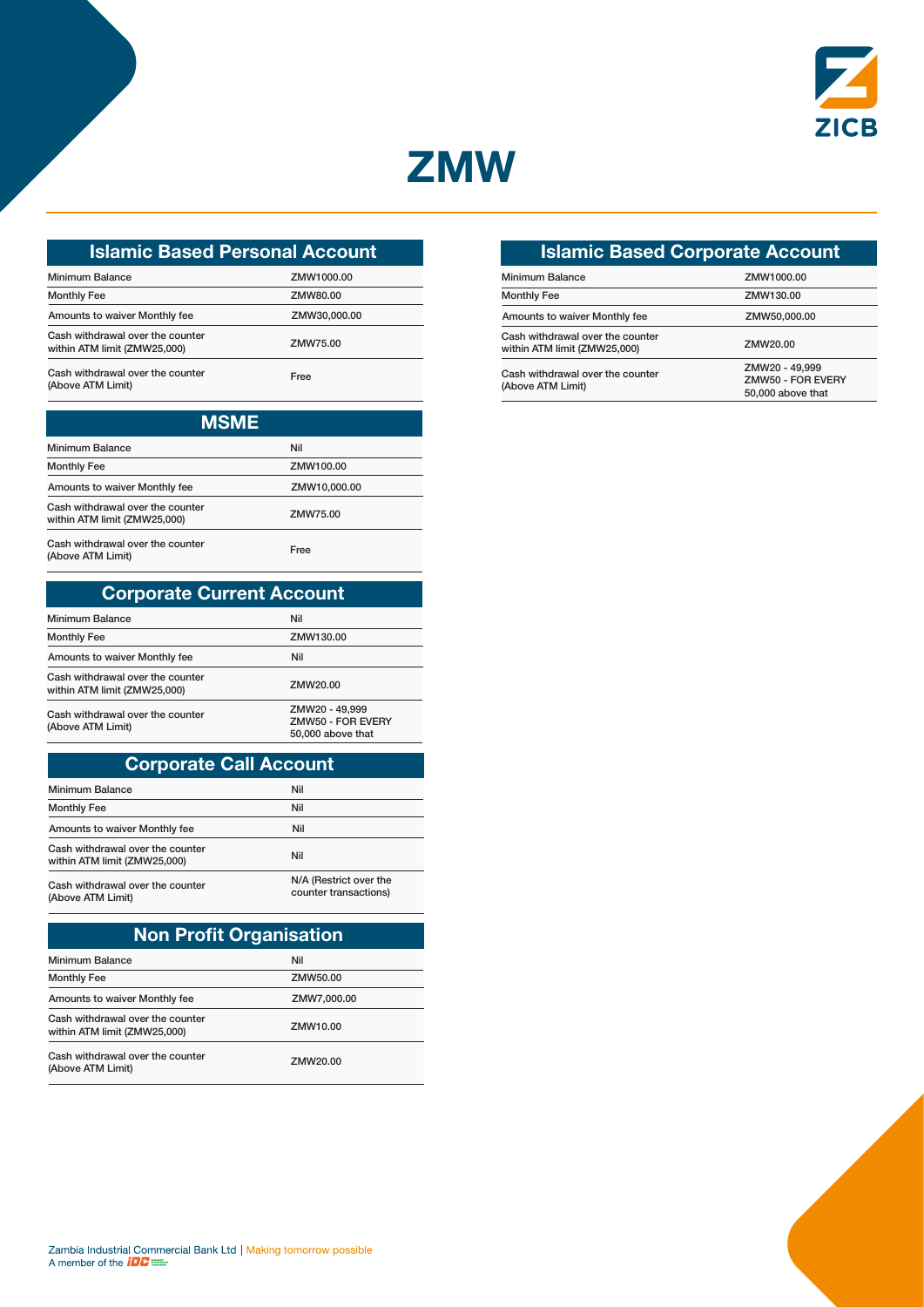



| <b>Cool Save</b>              |     |  |
|-------------------------------|-----|--|
| <b>Minimum Balance</b>        | Nil |  |
| <b>Monthly Fee</b>            | Nil |  |
| Amounts to waiver Monthly fee | Nil |  |

| <b>ZICB Savings Personal</b>  |          |  |
|-------------------------------|----------|--|
| <b>Minimum Balance</b>        | EUR50.00 |  |
| <b>Monthly Fee</b>            | Nil      |  |
| Amounts to waiver Monthly fee | Nil      |  |

| <b>Easy Kwacha Account</b>    |     |  |
|-------------------------------|-----|--|
| <b>Minimum Balance</b>        | Nil |  |
| <b>Monthly Fee</b>            | Nil |  |
| Amounts to waiver Monthly fee | Nil |  |

| Nkwazi Gold Account           |                |  |
|-------------------------------|----------------|--|
| <b>Minimum Balance</b>        | Nil            |  |
| <b>Monthly Fee</b>            | <b>EUR4.50</b> |  |
| Amounts to waiver Monthly fee | Nil            |  |

| <b>Mukula Platinum Account</b> |         |  |
|--------------------------------|---------|--|
| <b>Minimum Balance</b>         | Nil     |  |
| <b>Monthly Fee</b>             | EUR6.50 |  |
| Amounts to waiver Monthly fee  | Nil     |  |

| <b>Easy Kwacha Student Account</b> |     |
|------------------------------------|-----|
| <b>Minimum Balance</b>             | Nil |
| <b>Monthly Fee</b>                 | Nil |
| Amounts to waiver Monthly fee      | Nil |
|                                    |     |

| <b>Easy Kwacha Farmer Account</b> |     |  |
|-----------------------------------|-----|--|
| <b>Minimum Balance</b>            | Nil |  |
| <b>Monthly Fee</b>                | Nil |  |
| Amounts to waiver Monthly fee     | Nil |  |

| <b>Easy Kwacha Farmer - Light Account</b> |     |
|-------------------------------------------|-----|
| <b>Minimum Balance</b>                    | Nil |
| <b>Monthly Fee</b>                        | Nil |
| Amounts to waiver Monthly fee             | Nil |

| <b>Easy Kwacha Light</b>      |     |  |
|-------------------------------|-----|--|
| <b>Minimum Balance</b>        | Nil |  |
| <b>Monthly Fee</b>            | Nil |  |
| Amounts to waiver Monthly fee | Nil |  |

| Zambia Industrial Commercial Bank Ltd   Making tomorrow possible |
|------------------------------------------------------------------|
| A member of the $IDE \equiv$                                     |

| <b>Village Banking Account</b> |     |  |
|--------------------------------|-----|--|
| <b>Minimum Balance</b>         | Nil |  |
| <b>Monthly Fee</b>             | Nil |  |
| Amounts to waiver Monthly fee  | Nil |  |

| <b>Islamic Based Personal Account</b> |                |  |
|---------------------------------------|----------------|--|
| <b>Minimum Balance</b>                | Nil            |  |
| <b>Monthly Fee</b>                    | <b>EUR7.50</b> |  |
| Amounts to waiver Monthly fee         | Nil            |  |

| <b>MSME</b>                   |                |  |
|-------------------------------|----------------|--|
| <b>Minimum Balance</b>        | Nil            |  |
| <b>Monthly Fee</b>            | <b>EUR7.00</b> |  |
| Amounts to waiver Monthly fee | EUR3,000       |  |

| <b>Corporate Current Account</b> |          |  |
|----------------------------------|----------|--|
| <b>Minimum Balance</b>           | Nil      |  |
| <b>Monthly Fee</b>               | EUR15.00 |  |
| Amounts to waiver Monthly fee    | Nil      |  |

| <b>Corporate Call Account</b> |     |  |
|-------------------------------|-----|--|
| <b>Minimum Balance</b>        | Nil |  |
| <b>Monthly Fee</b>            | Nil |  |
| Amounts to waiver Monthly fee | Nil |  |

| <b>Non Profit Organisation</b> |               |  |
|--------------------------------|---------------|--|
| <b>Minimum Balance</b>         | Nil           |  |
| <b>Monthly Fee</b>             | EUR5.00       |  |
| Amounts to waiver Monthly fee  | <b>EUR700</b> |  |

| <b>Islamic Based Corporate Account</b> |          |  |
|----------------------------------------|----------|--|
| <b>Minimum Balance</b>                 | EUR50.00 |  |
| <b>Monthly Fee</b>                     | EUR15.00 |  |
| Amounts to waiver Monthly fee          | EUR5.000 |  |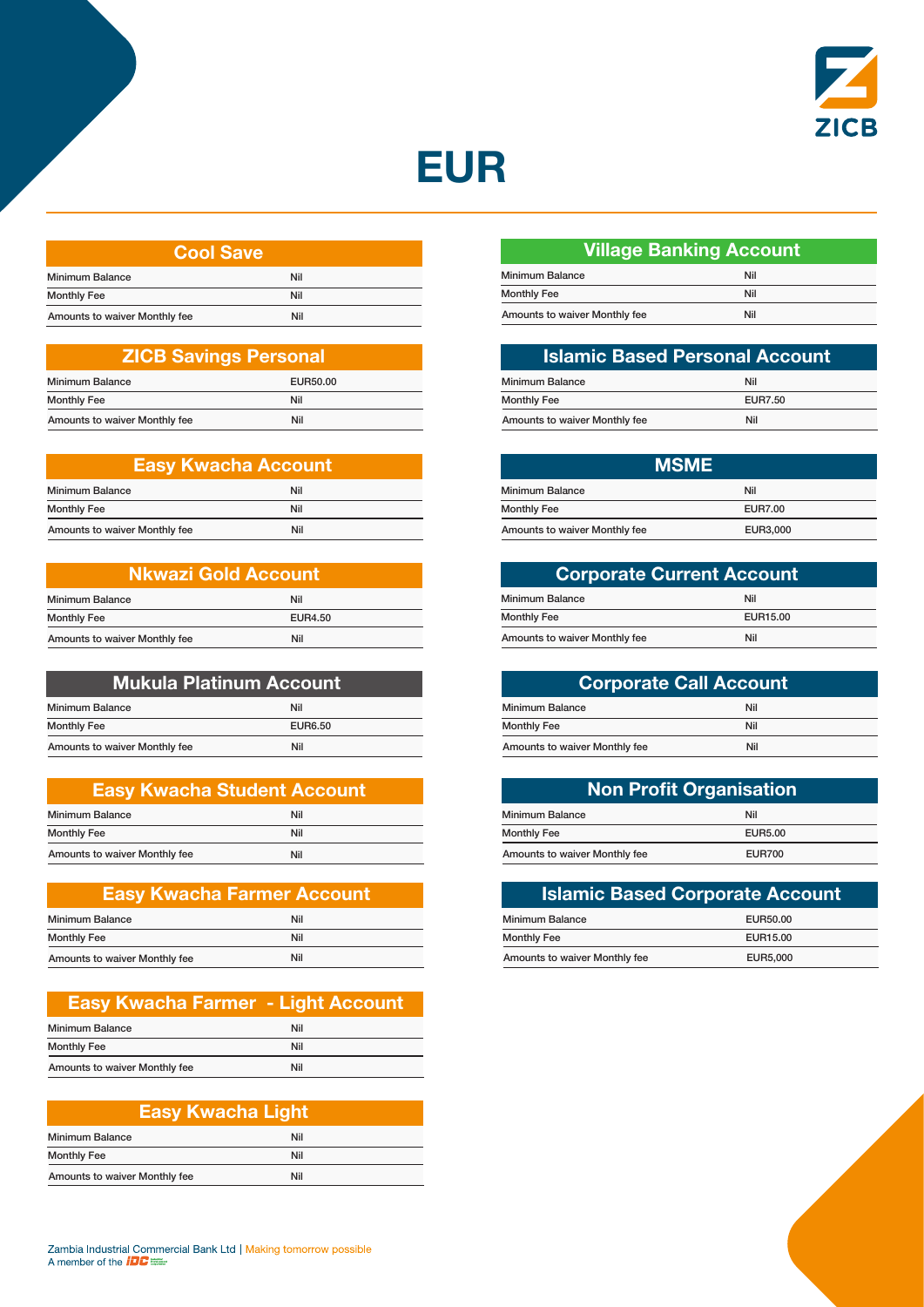



| <b>Cool Save</b>              |     |  |
|-------------------------------|-----|--|
| <b>Minimum Balance</b>        | Nil |  |
| <b>Monthly Fee</b>            | Nil |  |
| Amounts to waiver Monthly fee | Nil |  |

| <b>ZICB Savings Personal</b>  |           |  |
|-------------------------------|-----------|--|
| <b>Minimum Balance</b>        | ZAR100.00 |  |
| <b>Monthly Fee</b>            | Nil       |  |
| Amounts to waiver Monthly fee | Nil       |  |

| <b>Easy Kwacha Account</b>    |     |  |
|-------------------------------|-----|--|
| <b>Minimum Balance</b>        | Nil |  |
| <b>Monthly Fee</b>            | Nil |  |
| Amounts to waiver Monthly fee | Nil |  |

| Nkwazi Gold Account           |          |
|-------------------------------|----------|
| <b>Minimum Balance</b>        | Nil      |
| <b>Monthly Fee</b>            | ZAR45.00 |
| Amounts to waiver Monthly fee | Nil      |

| <b>Mukula Platinum Account</b> |          |
|--------------------------------|----------|
| <b>Minimum Balance</b>         | Nil      |
| <b>Monthly Fee</b>             | ZAR65.00 |
| Amounts to waiver Monthly fee  | Nil      |

| <b>Easy Kwacha Student Account</b> |     |  |
|------------------------------------|-----|--|
| <b>Minimum Balance</b>             | Nil |  |
| <b>Monthly Fee</b>                 | Nil |  |
| Amounts to waiver Monthly fee      | Nil |  |
|                                    |     |  |

| <b>Easy Kwacha Farmer Account</b> |     |  |
|-----------------------------------|-----|--|
| <b>Minimum Balance</b>            | Nil |  |
| <b>Monthly Fee</b>                | Nil |  |
| Amounts to waiver Monthly fee     | Nil |  |

| <b>Easy Kwacha Farmer - Light Account</b> |     |
|-------------------------------------------|-----|
| <b>Minimum Balance</b>                    | Nil |
| <b>Monthly Fee</b>                        | Nil |
| Amounts to waiver Monthly fee             | Nil |

| <b>Easy Kwacha Light</b>      |     |  |
|-------------------------------|-----|--|
| <b>Minimum Balance</b>        | Nil |  |
| <b>Monthly Fee</b>            | Nil |  |
| Amounts to waiver Monthly fee | Nil |  |

| Zambia Industrial Commercial Bank Ltd   Making tomorrow possible |
|------------------------------------------------------------------|
| A member of the $IDE \equiv$                                     |

| <b>Village Banking Account</b> |     |  |
|--------------------------------|-----|--|
| <b>Minimum Balance</b>         | Nil |  |
| <b>Monthly Fee</b>             | Nil |  |
| Amounts to waiver Monthly fee  | Nil |  |

| <b>Islamic Based Personal Account</b> |          |
|---------------------------------------|----------|
| <b>Minimum Balance</b>                | Nil      |
| <b>Monthly Fee</b>                    | ZAR75.00 |
| Amounts to waiver Monthly fee         | Nil      |

| <b>MSME</b>                   |           |  |
|-------------------------------|-----------|--|
| <b>Minimum Balance</b>        | Nil       |  |
| <b>Monthly Fee</b>            | ZAR100.00 |  |
| Amounts to waiver Monthly fee | ZAR10,000 |  |

| <b>Corporate Current Account</b> |           |
|----------------------------------|-----------|
| <b>Minimum Balance</b>           | Nil       |
| <b>Monthly Fee</b>               | ZAR130.00 |
| Amounts to waiver Monthly fee    | Nil       |

| <b>Corporate Call Account</b> |      |  |
|-------------------------------|------|--|
| <b>Minimum Balance</b>        | Nil  |  |
| <b>Monthly Fee</b>            | 7AR- |  |
| Amounts to waiver Monthly fee | Nil  |  |

| <b>Non Profit Organisation</b> |          |  |
|--------------------------------|----------|--|
| <b>Minimum Balance</b>         | Nil      |  |
| <b>Monthly Fee</b>             | ZAR50.00 |  |
| Amounts to waiver Monthly fee  | ZAR7.000 |  |

| <b>Islamic Based Corporate Account</b> |           |  |
|----------------------------------------|-----------|--|
| <b>Minimum Balance</b>                 | Nil       |  |
| <b>Monthly Fee</b>                     | ZAR130.00 |  |
| Amounts to waiver Monthly fee          | ZAR50,000 |  |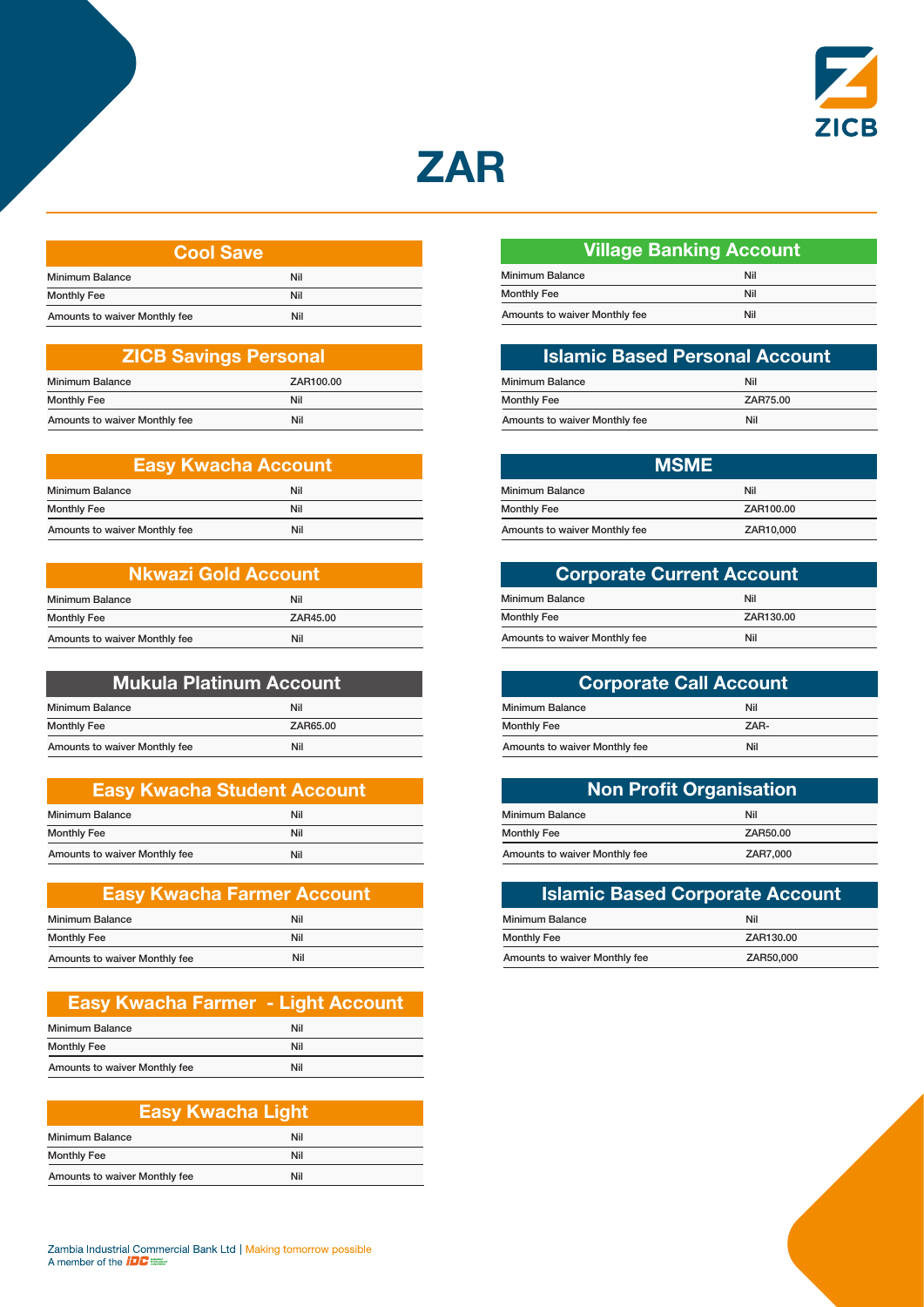



| <b>Cool Save</b>              |     |  |
|-------------------------------|-----|--|
| <b>Minimum Balance</b>        | Nil |  |
| <b>Monthly Fee</b>            | Nil |  |
| Amounts to waiver Monthly fee | Nil |  |

| <b>ZICB Savings Personal</b>  |          |  |
|-------------------------------|----------|--|
| <b>Minimum Balance</b>        | GBP25.00 |  |
| <b>Monthly Fee</b>            | Nil      |  |
| Amounts to waiver Monthly fee | Nil      |  |

| <b>Easy Kwacha Account</b>    |     |
|-------------------------------|-----|
| <b>Minimum Balance</b>        | Nil |
| <b>Monthly Fee</b>            | Nil |
| Amounts to waiver Monthly fee | Nil |

| <b>Nkwazi Gold Account</b>    |         |  |
|-------------------------------|---------|--|
| <b>Minimum Balance</b>        | Nil     |  |
| <b>Monthly Fee</b>            | GBP4.50 |  |
| Amounts to waiver Monthly fee | Nil     |  |

| Mukula Platinum Account       |         |
|-------------------------------|---------|
| <b>Minimum Balance</b>        | Nil     |
| <b>Monthly Fee</b>            | GBP6.50 |
| Amounts to waiver Monthly fee | Nil     |

| <b>Easy Kwacha Student Account</b> |     |
|------------------------------------|-----|
| <b>Minimum Balance</b>             | Nil |
| <b>Monthly Fee</b>                 | Nil |
| Amounts to waiver Monthly fee      | Nil |
|                                    |     |

| <b>Easy Kwacha Farmer Account</b> |     |  |
|-----------------------------------|-----|--|
| <b>Minimum Balance</b>            | Nil |  |
| <b>Monthly Fee</b>                | Nil |  |
| Amounts to waiver Monthly fee     | Nil |  |

| <b>Easy Kwacha Farmer - Light Account</b> |     |
|-------------------------------------------|-----|
| <b>Minimum Balance</b>                    | Nil |
| <b>Monthly Fee</b>                        | Nil |
| Amounts to waiver Monthly fee             | Nil |

| <b>Easy Kwacha Light</b>      |     |  |
|-------------------------------|-----|--|
| <b>Minimum Balance</b>        | Nil |  |
| <b>Monthly Fee</b>            | Nil |  |
| Amounts to waiver Monthly fee | Nil |  |

| Zambia Industrial Commercial Bank Ltd   Making tomorrow possible |
|------------------------------------------------------------------|
| A member of the $IDE \equiv$                                     |

| <b>Village Banking Account</b> |     |  |
|--------------------------------|-----|--|
| <b>Minimum Balance</b>         | Nil |  |
| <b>Monthly Fee</b>             | Nil |  |
| Amounts to waiver Monthly fee  | Nil |  |

| <b>Islamic Based Personal Account</b> |         |
|---------------------------------------|---------|
| <b>Minimum Balance</b>                | Nil     |
| <b>Monthly Fee</b>                    | GBP7.50 |
| Amounts to waiver Monthly fee         | Nil     |

| <b>MSME</b>                   |           |
|-------------------------------|-----------|
| <b>Minimum Balance</b>        | Nil       |
| <b>Monthly Fee</b>            | GBP7.00   |
| Amounts to waiver Monthly fee | GBP500.00 |

| <b>Corporate Current Account</b> |          |
|----------------------------------|----------|
| <b>Minimum Balance</b>           | Nil      |
| <b>Monthly Fee</b>               | GBP15.00 |
| Amounts to waiver Monthly fee    | Nil      |

| <b>Corporate Call Account</b> |  |
|-------------------------------|--|
| Nil                           |  |
| Nil                           |  |
| Nil                           |  |
|                               |  |

| <b>Non Profit Organisation</b> |           |  |
|--------------------------------|-----------|--|
| <b>Minimum Balance</b>         | Nil       |  |
| <b>Monthly Fee</b>             | GBP5.00   |  |
| Amounts to waiver Monthly fee  | GBP700.00 |  |

| <b>Islamic Based Corporate Account</b> |             |
|----------------------------------------|-------------|
| <b>Minimum Balance</b>                 | Nil         |
| <b>Monthly Fee</b>                     | GBP15.00    |
| Amounts to waiver Monthly fee          | GBP5,000.00 |

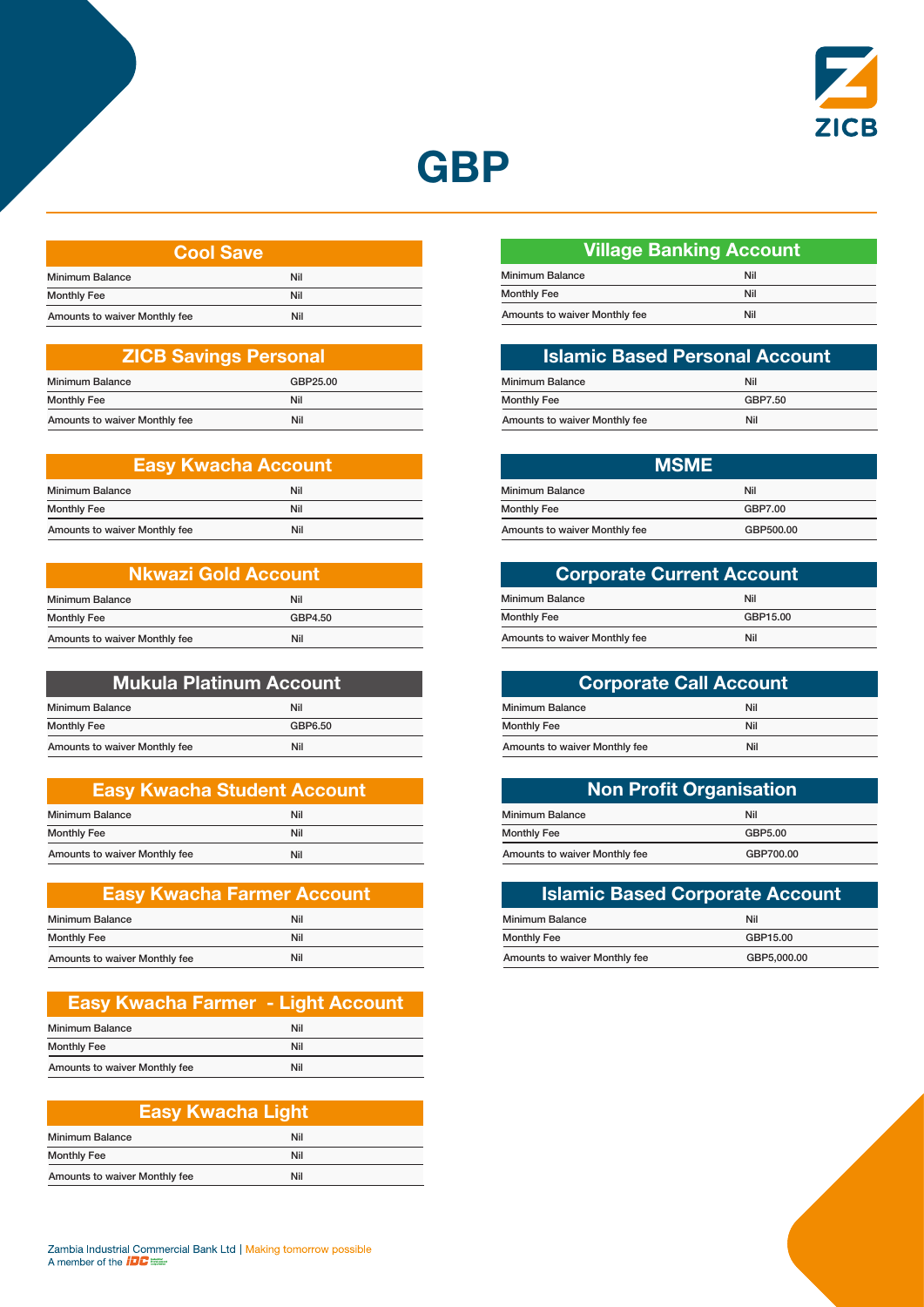

### USD

| <b>Cool Save</b>              |     |  |
|-------------------------------|-----|--|
| <b>Minimum Balance</b>        | Nil |  |
| <b>Monthly Fee</b>            | Nil |  |
| Amounts to waiver Monthly fee | Nil |  |

| <b>ZICB Savings Personal</b>  |                      |
|-------------------------------|----------------------|
| <b>Minimum Balance</b>        | USD <sub>10.00</sub> |
| <b>Monthly Fee</b>            | Nil                  |
| Amounts to waiver Monthly fee | Nil                  |

| <b>Easy Kwacha Account</b>    |     |
|-------------------------------|-----|
| <b>Minimum Balance</b>        | Nil |
| <b>Monthly Fee</b>            | Nil |
| Amounts to waiver Monthly fee | Nil |

| Nkwazi Gold Account           |                |  |
|-------------------------------|----------------|--|
| <b>Minimum Balance</b>        | USD-           |  |
| <b>Monthly Fee</b>            | <b>USD4.50</b> |  |
| Amounts to waiver Monthly fee | Nil            |  |

| <b>Mukula Platinum Account</b> |                |  |
|--------------------------------|----------------|--|
| <b>Minimum Balance</b>         | Nil            |  |
| <b>Monthly Fee</b>             | <b>USD6.50</b> |  |
| Amounts to waiver Monthly fee  | Nil            |  |

| <b>Easy Kwacha Student Account</b> |     |
|------------------------------------|-----|
| <b>Minimum Balance</b>             | Nil |
| <b>Monthly Fee</b>                 | Nil |
| Amounts to waiver Monthly fee      | Nil |
|                                    |     |

| <b>Easy Kwacha Farmer Account</b> |     |  |
|-----------------------------------|-----|--|
| <b>Minimum Balance</b>            | Nil |  |
| <b>Monthly Fee</b>                | Nil |  |
| Amounts to waiver Monthly fee     | Nil |  |

| <b>Easy Kwacha Farmer - Light Account</b> |     |
|-------------------------------------------|-----|
| <b>Minimum Balance</b>                    | Nil |
| <b>Monthly Fee</b>                        | Nil |
| Amounts to waiver Monthly fee             | Nil |

| <b>Easy Kwacha Light</b>      |     |  |
|-------------------------------|-----|--|
| <b>Minimum Balance</b>        | Nil |  |
| <b>Monthly Fee</b>            | Nil |  |
| Amounts to waiver Monthly fee | Nil |  |

| Zambia Industrial Commercial Bank Ltd   Making tomorrow possible |  |
|------------------------------------------------------------------|--|
| A member of the $IDC \equiv$                                     |  |

| <b>Village Banking Account</b> |     |  |
|--------------------------------|-----|--|
| <b>Minimum Balance</b>         | Nil |  |
| <b>Monthly Fee</b>             | Nil |  |
| Amounts to waiver Monthly fee  | Nil |  |

| <b>Islamic Based Personal Account</b> |                      |  |
|---------------------------------------|----------------------|--|
| <b>Minimum Balance</b>                | Nil                  |  |
| <b>Monthly Fee</b>                    | USD <sub>10.00</sub> |  |
| Amounts to waiver Monthly fee         | Nil                  |  |

| <b>MSME</b>                   |                |
|-------------------------------|----------------|
| <b>Minimum Balance</b>        | Nil            |
| <b>Monthly Fee</b>            | <b>USD7.00</b> |
| Amounts to waiver Monthly fee | USD500.00      |

| <b>Corporate Current Account</b> |                 |  |
|----------------------------------|-----------------|--|
| <b>Minimum Balance</b>           | Nil             |  |
| <b>Monthly Fee</b>               | <b>USD15.00</b> |  |
| Amounts to waiver Monthly fee    | Nil             |  |

| <b>Corporate Call Account</b> |     |  |
|-------------------------------|-----|--|
| <b>Minimum Balance</b>        | Nil |  |
| <b>Monthly Fee</b>            | Nil |  |
| Amounts to waiver Monthly fee | Nil |  |

| <b>Non Profit Organisation</b> |                  |  |
|--------------------------------|------------------|--|
| <b>Minimum Balance</b>         | Nil              |  |
| <b>Monthly Fee</b>             | <b>USD5.00</b>   |  |
| Amounts to waiver Monthly fee  | <b>USD700.00</b> |  |

| <b>Islamic Based Corporate Account</b> |                 |  |
|----------------------------------------|-----------------|--|
| <b>Minimum Balance</b>                 | Nil             |  |
| <b>Monthly Fee</b>                     | <b>USD15.00</b> |  |
| Amounts to waiver Monthly fee          | USD5,000.00     |  |

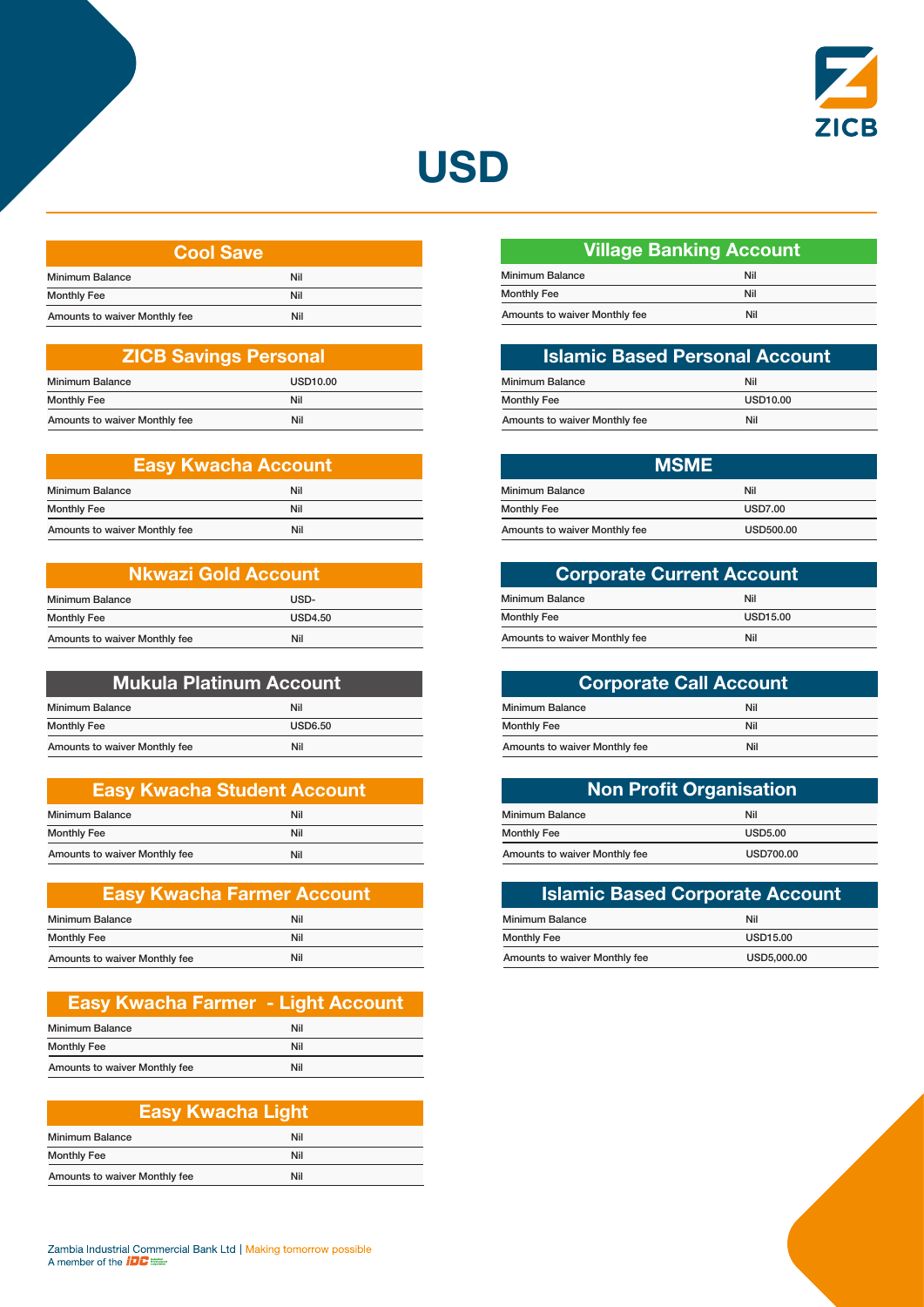

## GENERAL CHARGES

Statements (above 6 Months) - page  $ZMW 5.00$ Cash Deposit below K25,000 Nil Cash Deposit between K25,000 and above Nil Cash Deposit of K50,000 and above Nil Cash Deposit K100,000 and above Nil Cheque Processing Fee Nil Cheque / DDACC return charges for want of balance (Individual/Corporates) (ZMW 510) / (ZMW 840) Salary processing Manual - Internal ZMW 25.00 Salary processing Electronic - Internal Free ATM cash withdrawal Fee - OWN BANK Now a metal with the SATM 9.50 ATM cash withdrawal Fee - OTHER BANKS **Example 2018** 2MW 19.00 ATM cash withdrawal Fee - FOREIGN North Cash withdrawal Fee - FOREIGN Mini Statement at ATM **Free** DDACC - Remittance Local Transfers (Personal) - Manual ZMW 25.00 DDACC - Remittance Local Transfers (Corporate) - Manual ZMW 25.00 DDACC - Remittance Local Transfers - Electronic Corporate ZMW 10.00 DDACC - Remittance Local Transfers - Electronic Personal ZMW 10.00 Remittance Local Transfers RTGS ZMW 55.00 Remittance Local Transfers RTGS - Electronic ZMW 40.00 NFS e-Money (Outwards) ZMW 10.00 Dormant account Fee Nil Audit Confirmation **Audit Confirmation** 200.00 Certificate of Balance **ZMW** 50.00 Recommendation Letter for Credit **National Strutter Credit** 25 and 2000 ZMW 50.00 ZRA Tax Payment Customer ZRA Tax Payment Customer ZRA Non-Customer ZMW 30.00 e-NHIMA Nil e-NAPSA Nil Standing Order Set up - Electronic Free Standing Order Set up - Manual Free Standing Order Internal Order Free Cheque stop payment instruction <br>
ZMW 250.00 Cancellation of Standing Instruction Free Airtime Purchases **ZMW** 1.50 Utility Bills Payments **Value 2018** 2MW 1.50 Auto Sweeping Facility between own accounts Free Set up, Free per sweep DSTV Payments ZMW 1.50 ATM Pin Reset Free ATM Quarterly Card Fee Free

Unauthorised Overdrafts (ZMW500) + MPR+40% Online Banking Maintenance Fee Free

Statements (2months to 6 Months) All Accounts - ZMW5.00 Per Page // Monthly Online Statement - Free // Internet Banking Free Cheque Processing Fee - Foreign Currency (USD Eq) USD 5.00 for Local (All Costs related to international cheques F/A customer) Salary processing Manual - External Charges to vary as per channel used (RTGS. DDACC) Charge Salary processing Electronic - External Charges to vary as per channel used (RTGS. DDACC) Charge Standing Order external Order manual Charges to vary as per channel used (RTGS. DDACC) Charge Standing Order external Order electronic Charges to vary as per channel used (RTGS. DDACC) Charge ATM Card Replacement Screen (Second Card, Lost, Damaged) a) USD1.60 for instant Cards plus USD0.40 handling and distribution. b) USD2.05 for personalized cards plus USD0.40 handing and distribution cost and the cost of the cost of the cost of the cost of the cost of the cost of the cost of the cost of the c Issurance - Prepaid Cards **Cards** 2001 **ZMW 75.00** (Issurance and reissue) Issurance - Prepaid Cards USD3.00 (Issurance and reissue)